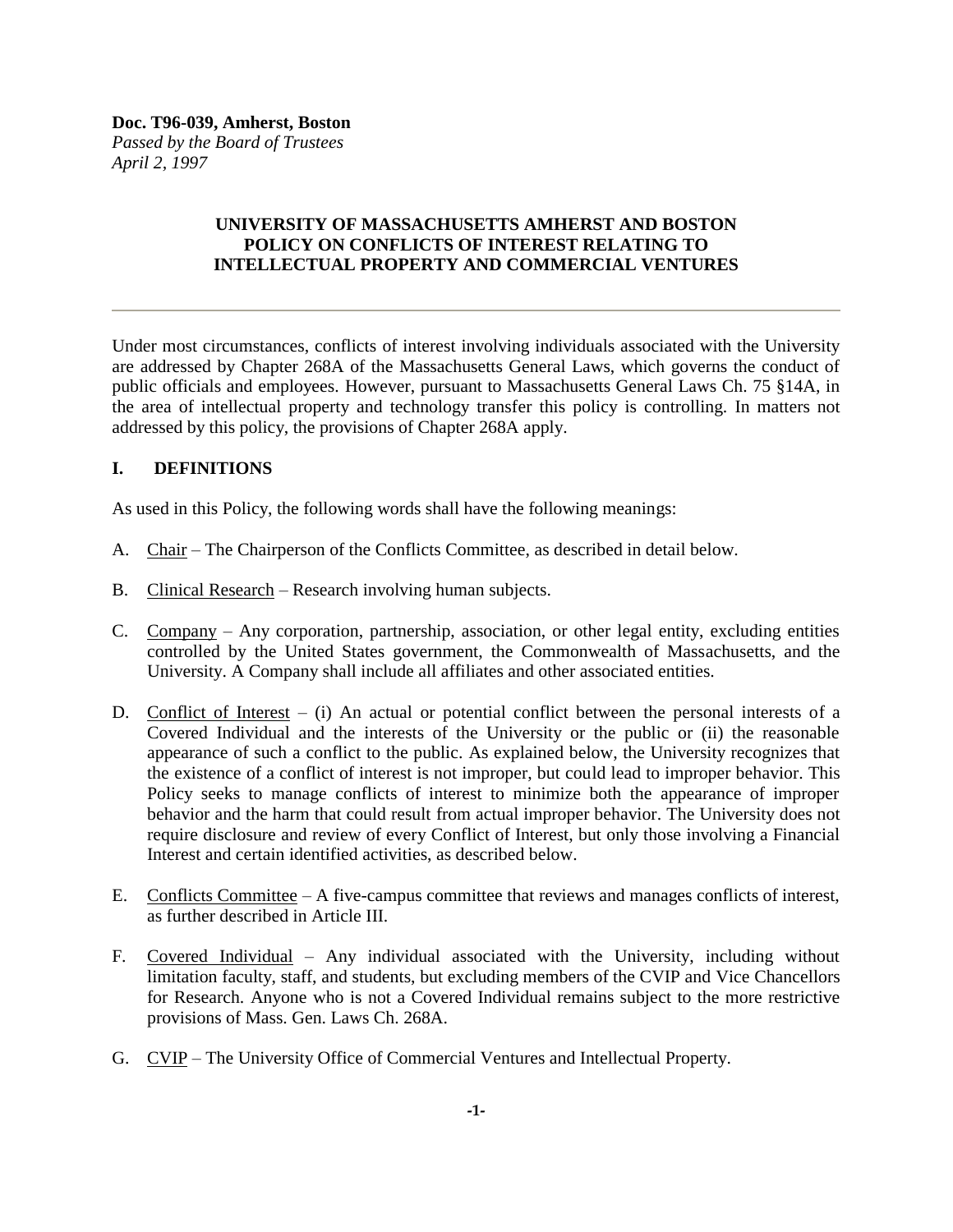- H. Director The Executive Director of the CVIP.
- I. Equity All ownership interests in a Company and all rights to obtain ownership interests in a Company, including without limitation common or preferred stock, warrants, options, and partnership units, and also including compensation arrangements based on equity performance (e.g., phantom stock). "Equity" does not include ownership interests that are held through publicly-traded mutual funds.
- J. Financial Interest A Significant Financial Interest or Substantial Financial Interest, both as defined below.
- K. Non-Equity Compensation All compensation other than Equity that is provided by a Company or contractually promised by a Company, including without limitation salary, gifts, royalties, consulting fees, honoraria, goods, services, and travel expenses. "Non-Equity Compensation" does not include compensation that is provided by the University pursuant to (i) its Intellectual Property Policy or by another educational or research institution pursuant to a similar policy or (ii) University-approved research funding.
- L. Significant Financial Interest Has either of the following meanings.
- 1. Clinical Research In relation to Clinical Research that is performed or directed by a Covered Individual, "Significant Financial Interest" means (i) any Equity in a Company that is directly owned by, or is under the control of, a Covered Individual or a member of his or her immediate family or (ii) Non-Equity Compensation from a Company in an aggregate amount greater than \$1,000 within the prior twelve-month period that is directly or indirectly received by or contractually promised to a Covered Individual or a member of his or her immediate family.
- 2. Non-Clinical Research In relation to research other than Clinical Research that is performed or directed by a Covered Individual, "Significant Financial Interest" means either (i) Equity that represents more than one percent (1%) of the total equity in a Company or has a total current value of more than \$10,000 that is directly owned by, or is under the control of, such Covered Individual or a member of his or her immediate family or (ii) Non-Equity Compensation in an aggregate amount greater than \$10,000 within the prior twelve-month period that is received by or contractually promised to a Covered Individual or a member of his or her immediate family.
- M. Substantial Financial Interest Has either of the following meanings.
- 1. Clinical Research In relation to Clinical Research that is performed or directed by a Covered Individual, "Substantial Financial Interest" has the same meaning as "Significant Financial Interest."
- 2. Non-Clinical Research In relation to research other than Clinical Research that is performed or directed by a Covered Individual, "Substantial Interest" means either (i) Equity that represents more than five percent (5%) of the total equity in a Company or has a total current value of more than \$100,000 that is directly owned by, or is under the control of, such Covered Individual or a member of his or her immediate family or (ii) Non-Equity Compensation in an aggregate amount greater than \$100,000 within the prior twelve-month period that is received by or contractually promised to a Covered Individual or a member of his or her immediate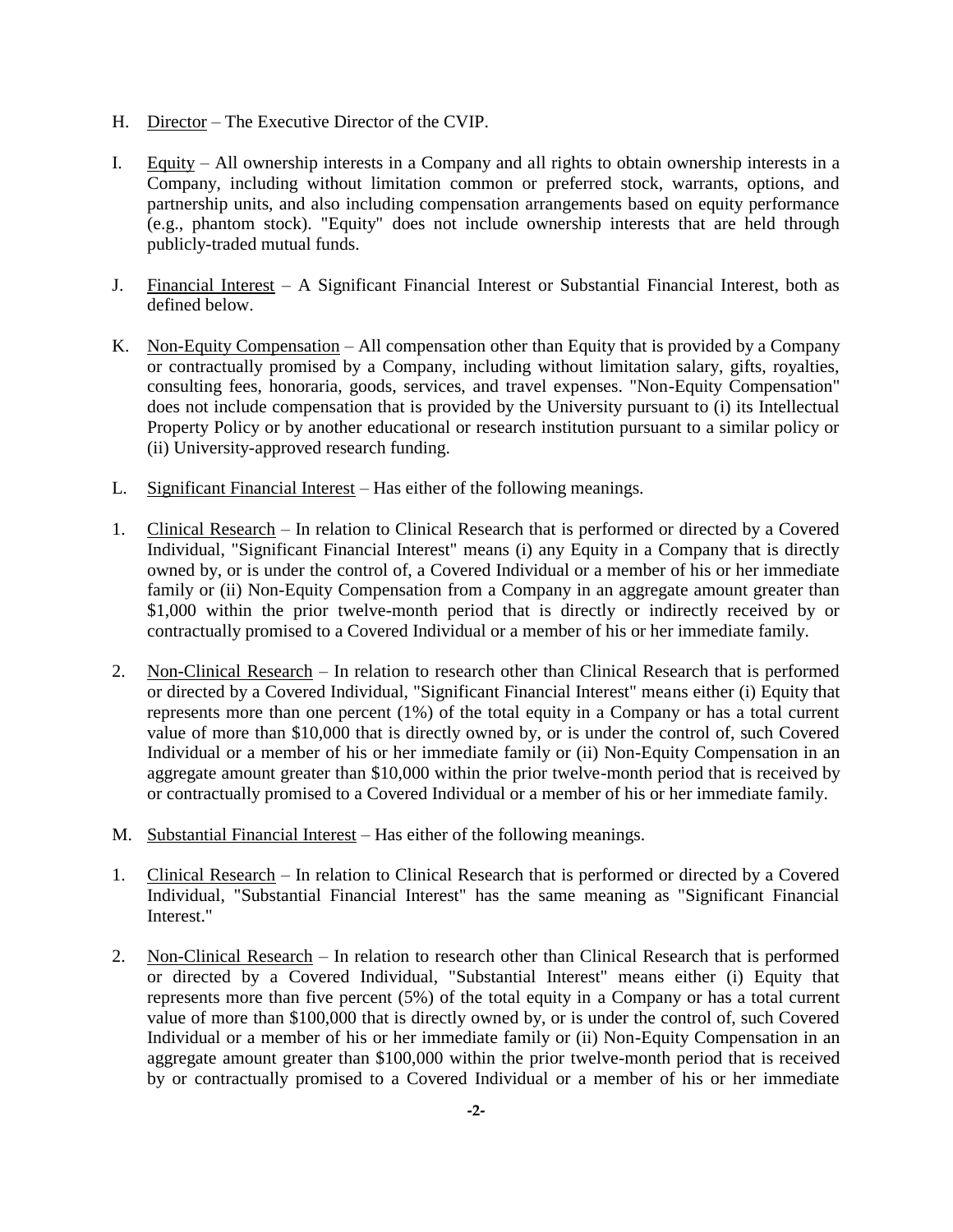family.

N. Vice Chancellor for Research – The Vice Chancellor for Research at each campus, or where no such position exists, the Provost (or their designees).

### **II. PURPOSE OF POLICY**

The University recognizes that interactions between University researchers and commercial entities has many beneficial effects for the University and its faculty, staff, and students, as well as companies. For example, such interactions are an especially effective means of facilitating the commercial development of University intellectual property, which benefits the public with new goods and services and stimulates economic development. The University also recognizes that its faculty, staff, and students are unlikely to undertake the significant burdens associated with such activities without additional economic incentives. These economic incentives may raise conflicts between the personal financial interests of the University researcher and the interests of the University, the Commonwealth, the academic community, and the general public. In some cases, these conflicts of interest may reasonably appear to be likely to affect the judgment of a University researcher. The University has determined that a strict prohibition of these research conflicts of interest, with disciplinary sanctions for violation, does not serve the public interest because potentially beneficial interactions with industry are lost. The University recognizes that research conflicts of interest will inevitably arise in a modern research university and that the mere existence of such conflicts, in the absence of wrongful behavior, is not improper. Therefore, this Policy seeks to manage research conflicts of interest to minimize both the appearance of an effect on the judgment of our researchers and the potential harm that could result from any conflict of interest that actually impaired their judgment. The University reserves the ability to prohibit the existence of conflicts of interest that present unmanageable risks or which would require excessive resources to manage.

# **III. ADMINISTRATION OF POLICY**

#### A. Philosophy and Role of Conflicts Committee

The University assumes that its faculty and staff act with the highest level of personal responsibility, integrity and commitment to the University. Nevertheless, complex situations can arise involving Conflicts of Interest whose management requires specialized knowledge and a multi-disciplinary, problem-solving approach. Therefore, this Policy establishes a five-campus Conflicts Committee that will administer this Policy, review conflicts disclosures, and dispose of conflicts involving Financial Interests in a fair, objective, and confidential manner, utilizing the knowledge and judgment of Committee members and other resources the Committee desires to access. Over time, decisions made by the Committee may become precedents that will be used for guidance by the Committee to assure continued principled decision making. Some decisions may periodically be communicated (in a non-identified fashion) to faculty and staff in the form of advisories or guidelines. It is anticipated, for example, that promptly after its formation the Committee will establish and distribute advisories regarding typical Conflict of Interest situations with their appropriate resolution.

The Committee has no authority with regard to Conflicts of Interest that do not involve a Significant Financial Interest or Substantial Financial Interest. All Conflicts of Interest outside the authority of the Committee are left entirely to campus-based procedures (if any).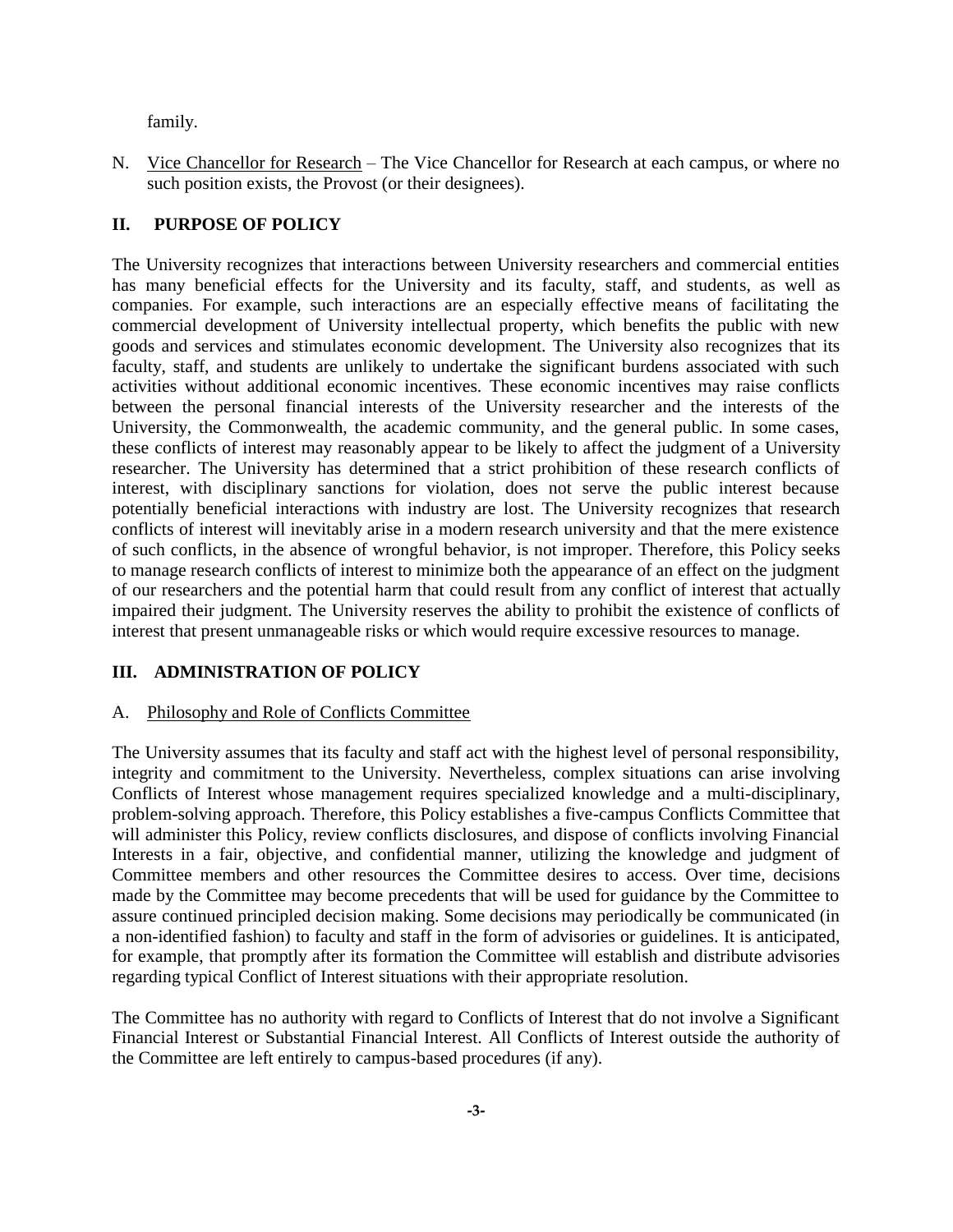#### B. Composition of Conflicts Committee

The University will establish a thirteen-member, University-wide Committee consisting of one member of the faculty at each campus appointed under procedures established by the campus; the Vice Chancellor for Research or his or her designee at each campus; the President or his or her designee; and two non-voting members who the President may appoint from outside the University. The President shall annually select the Chair of the Committee from among the voting members. The faculty members of the Committee shall serve three year terms and may not serve more than two consecutive terms. The Director or his or her designee and the General Counsel or his or her designee may attend all meetings of the Committee.

#### C. Actions by Conflicts Committee

The Committee shall hold regular meetings on a monthly basis unless there are no matters for the Committee to consider or a quorum will not be achieved. The Committee shall establish procedures for special meetings. The Vice Chancellor for Research shall collect disclosures on each campus, and the Chair shall be responsible for collecting disclosure forms from the Vice Chancellors of Research, distributing forms in advance of meetings, scheduling meetings, and setting the agenda. Members may participate in meetings using voice or video-conferencing technology, provided that all members shall receive advance notice of all meetings. The Director and the General Counsel shall be informed of the date, time and place of all meetings in the same fashion as Committee members and shall be furnished with all information provided to Committee members. Decisions of the Committee will be made by a majority of the voting members in as expeditious a manner as possible and will be recorded in written minutes. These minutes shall not include any identifying information about the individuals or companies that are the subject of Committee deliberations, but shall describe situations and their resolution in general terms. The Vice Chancellor for Research shall make these written minutes available to the campus community. At the request of any Covered Individual, the Vice Chancellor for Research shall furnish that Covered Individual with complete information regarding the status of his or her disclosed Conflict of Interest.

#### D. Recusal Procedures

A Committee member shall recuse himself or herself from voting on any specific case in which that member has an actual bias or the reasonable appearance of bias. A Committee member shall recuse himself or herself from voting on or discussing, and shall exit the meeting during consideration of, any specific case in which that member has an actual conflict of interest or the reasonable appearance of conflict of interest. These recusal procedures shall not apply to votes on, or consideration of, the consent agenda as a whole. For the purposes of these Rules, the term "bias" means circumstances under which a Committee member would experience (or would reasonably appear to experience) impaired objectivity with respect to a case, and the term "conflict of interest" means circumstances in which the Committee member (or a member of his or her immediate family) has a financial interest that would be affected by (or would reasonably appear to be affected by) the disposition of a case. An example of bias is where a Committee member has a personal relationship with, or a strong opinion about an individual, either positive or negative, that could reasonably appear to impair the objectivity of the member in a case involving that individual. An example of conflict of interest is where a Committee member has a lucrative consulting relationship with a company that is the subject of a case before the Committee. Although a recusal decision will ordinarily be made by the Committee member, the Chair may require recusal of a member under two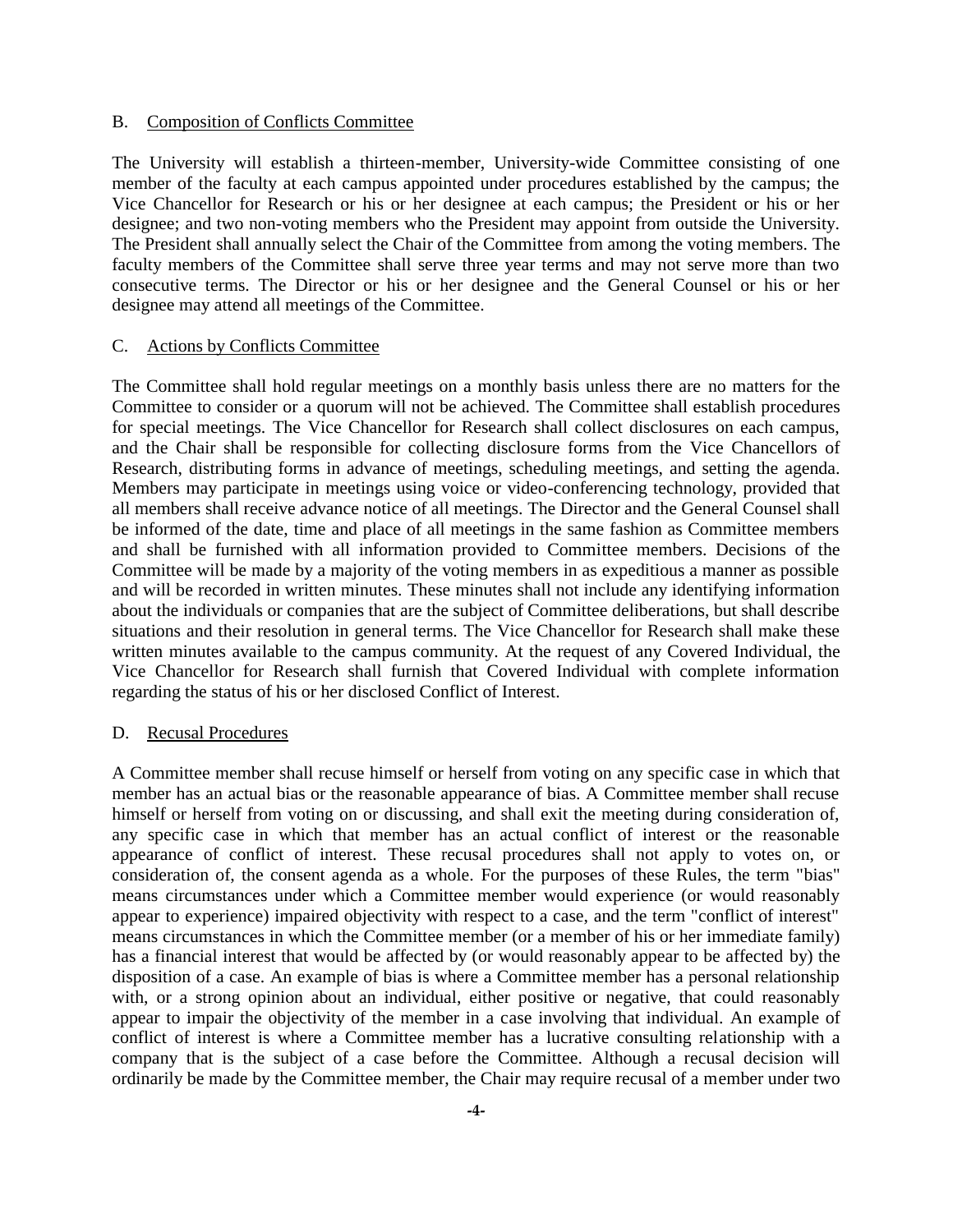circumstances. First, any Committee member may be challenged for bias or conflict of interest by a faculty member whose case is before the Committee. This challenge shall take the form of a confidential written explanation that the faculty member transmits to the Chair. If the Chair concurs with the challenge, the Chair may require recusal of the Committee member. Second, if the Chair has actual knowledge or a reasonable belief, based on competent information, that the Committee member has an actual bias or that a conflict of interest exists, the Chair may require recusal of the member. If the Chair requires recusal of a Committee member for any reason, or if the Chair does not require recusal of a challenged Committee member, the Chair shall include within the file a confidential written record of the basis for the decision, which shall be available for consideration on appeal.

### E. Confidentiality of Disclosures

Many of the matters brought to the Committee for review and action will include information of a personal and private nature concerning the financial interests of Covered Individuals, proprietary business information, and other information of a highly confidential nature. Accordingly, the Committee will meet in closed session; all members and observers must maintain all disclosed information in strict confidence; and the Committee will take all precautions and actions necessary to preserve the confidentiality of such information. In addition, at the request of a faculty member, the Vice Chancellor for Research shall have discretion to limit disclosure of identities to University counsel and the Committee Chair, rather than the whole Committee, to satisfy the preferences of that faculty member. Information disclosed under this Policy may be further disclosed outside the University if required by applicable law, but only after the General Counsel approves such disclosure and the affected Covered Individual is notified that the information will be released.

## **IV. POLICY**

#### A. Authority of Conflicts Committee

The Conflicts Committee shall have general authority to review and dispose of Conflicts of Interest involving Significant and Substantial Financial Interests together with the activities described in Section IV.B. The Committee will have broad discretion in resolving Conflicts of Interest. The Committee shall have authority to add to the list of activities in Section IV.B. as the Committee identifies additional activities that raise serious concerns. The Committee shall annually review the dollar amounts indicated in Sections I.K. and I.L. of the Policy, and shall have authority to adjust those amounts to account for inflation and other economic factors. The Committee shall have authority to interpret the Policy. The Committee shall give notice of its interpretative statements through its written minutes and periodic advisories.

### B. Disclosure of Conflicts of Interest

All Covered Individuals must disclose a Significant or Substantial Financial Interest to the Vice Chancellor for Research or his or her designee in situations designated by this Policy in which the Financial Interest may present a Conflict of Interest involving the use of students, technology transfer activities, or the outcome of research that is performed or directed by that Covered Individual with significant use of University funds, facilities, or equipment. In addition, some federal agencies and non-profit organizations may require disclosure of a Financial Interest under certain circumstances. The CVIP will prepare appropriate disclosure forms and make them available on campus.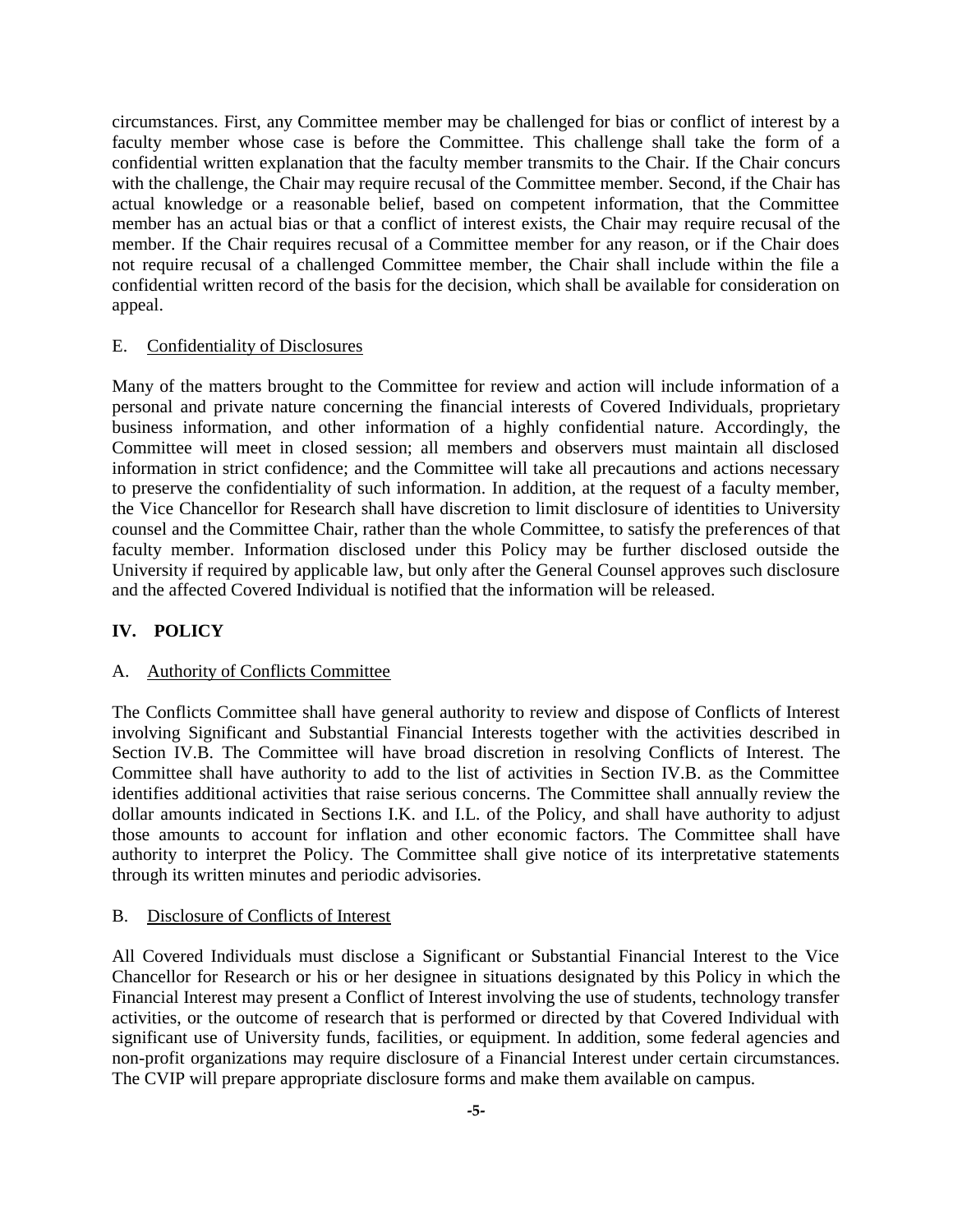The following situations require disclosure at the time noted in each paragraph:

- 1. Company-Sponsored Research Proposals If a Covered Individual intends to perform or direct Company-sponsored research at the University, and if the Covered Individual has a Financial Interest in that Company, or has received a Financial Interest from that Company, then the Financial Interest should be disclosed to the Vice Chancellor for Research and approved in accordance with this Policy before the Covered Individual submits to the University a proposal relating to such research.
- 2. Company-Sponsored Research If a Covered Individual performs or directs Companysponsored research at the University, and if the Covered Individual intends to receive or actually receives a Financial Interest in that Company or from that Company at any time (i) during the conduct of the research or (ii) within one year after cessation of the research, then the Financial Interest must be disclosed to the Vice Chancellor for Research and approved in accordance with this Policy before it is received, if possible, or immediately after it is received, if prior disclosure is impossible.
- 3. Government and Non-Profit Institution Grant Applications In general, if a Covered Individual intends to submit an application for research funding from a U.S. Government agency or a nonprofit institution, then the Covered Individual must comply with any disclosure and approval procedures required by the agency or institution in connection with such application. For example, in order to comply with Public Health Service and National Science Foundation requirements, the University requires that a Covered Individual first disclose to the Vice Chancellor for Research and obtain approval of (i) certain of his or her Financial Interests that would reasonably appear to be affected by the proposed research and (ii) certain of his or her Financial Interests in any Company whose financial interests would reasonably appear to be affected by the proposed research.
- 4. Government and Non-Profit Institution-Funded Research If a Covered Individual performs or directs research that is funded directly or indirectly by a U.S. Government agency or a nonprofit institution, the Covered Individual must comply with any disclosure and approval procedures required by the agency or institution in connection with such funding. For example, in order to comply with Public Health Service and National Science Foundation requirements, the University requires that if a Covered Individual intends to receive or actually receives (i) a Financial Interest that would reasonably appear to be affected by the proposed research or (ii) a Financial Interest in any Company whose financial interests would reasonably appear to be affected by the proposed research, then the Financial Interest must be disclosed to the Vice Chancellor for Research and approved in accordance with this Policy before it is received, if possible, or immediately after it is received, if prior disclosure is impossible.
- 5. Licensing to Certain Companies If a Company intends to obtain a license to University-owned intellectual property, directly or indirectly, and if the Covered Individual who developed, discovered, or created that intellectual property or who is involved in negotiating the license (i) becomes aware of such intention and (ii) has a Financial Interest in that Company, the Financial Interest must be immediately disclosed to the Vice Chancellor for Research, who shall notify the CVIP. If the Director or a member of the CVIP staff or the Vice Chancellor for Research has such a Financial Interest, it must be disclosed to the President or his or her designee.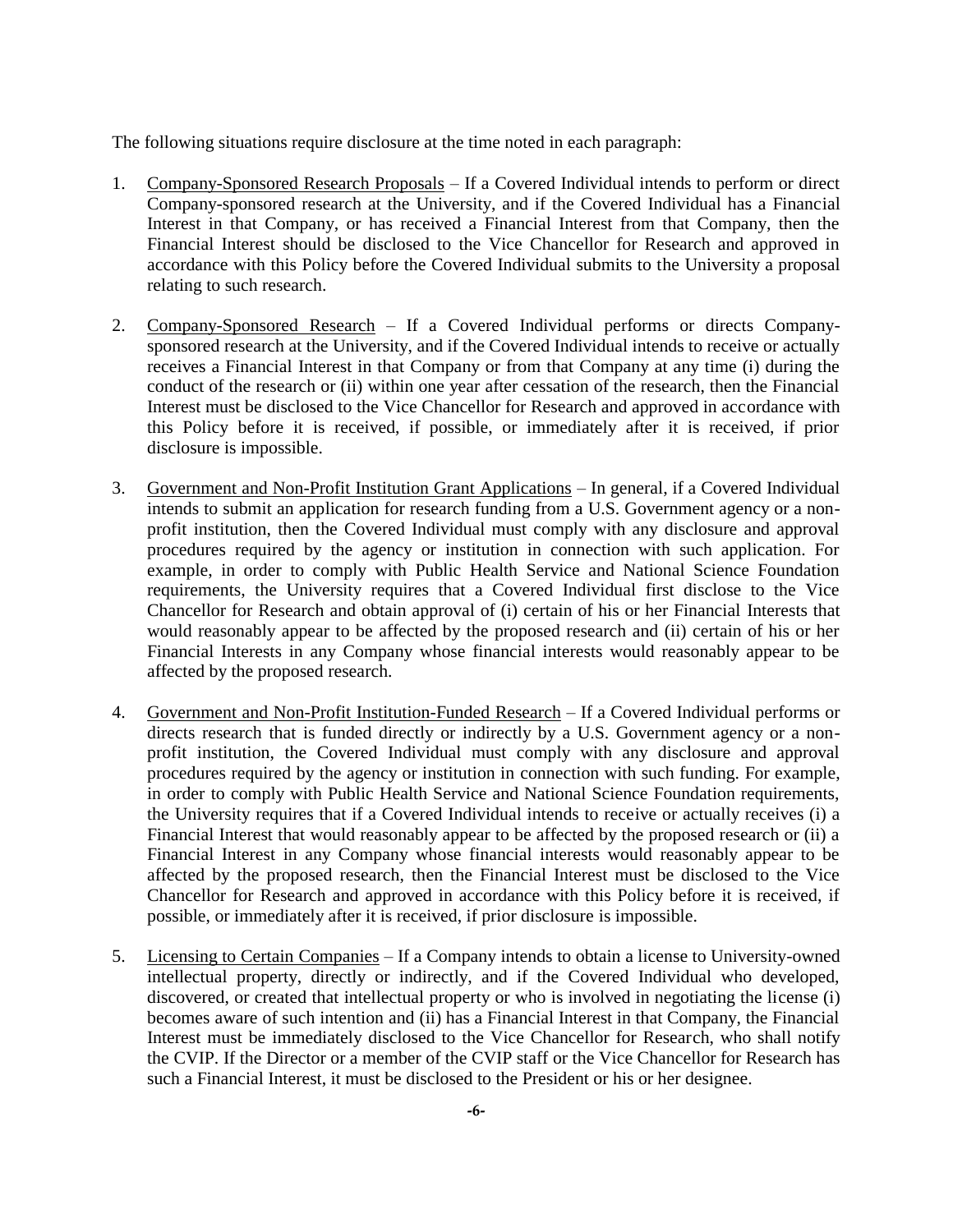- 6. Involvement of Students If a faculty member intends to receive or actually receives a Financial Interest in a Company, and if the faculty member supervises or otherwise has control over students who will be involved in work for the Company outside of the University, then the faculty member must disclose the Financial Interest and planned student involvement to the Vice Chancellor for Research and receive approval in accordance with this Policy before the assistance of students in such work commences.
- 7. Changes to a Financial Interest All Covered Individuals must disclose material changes in previously disclosed Financial Interests. A Significant Financial Interest that becomes a Substantial Financial Interest is always considered a material change.

No disclosure is required under this Policy unless the Conflict of Interest is within one of the above categories. The Conflicts Committee has authority to add to this list. In such event, the Committee will issue an official advisory to provide notice of the change, and shall update the Conflict of Interest Disclosure Form to reflect the change.

## C. Management of Conflicts

Covered Individuals are generally prohibited from having a Conflict of Interest that is disclosable under Section IV.B. unless the University has reviewed and allowed both the activity and the Financial Interest. There are two different procedures for review and allowance of these Conflicts of Interest, as set forth below. If a Conflict of Interest involves a Substantial Financial Interest, it necessitates rigorous review that may result in prohibition or allowance accompanied by conditions. On the other hand, if a Conflict of Interest involves a Significant Financial Interest and not a Substantial Financial Interest, then the Conflict of Interest ordinarily requires a less rigorous review process and ordinarily will be allowed.

- 1. Interim Decisions The University understands that transactions sometimes arise quickly and unexpectedly, such that the usual conflicts review process could cause delays that might jeopardize the transaction. Under these unusual circumstances, at the request of a Covered Individual, the Conflicts Committee or its Chair, in consultation with the Vice Chancellor for Research, may give an interim decision or otherwise impose measures that it finds necessary or desirable to preserve the existing situation until a formal review is completed. Such measures may allow a Conflict of Interest to exist, with or without conditions, while a formal review is pending. The interim decision may also prohibit the existence of the Conflict of Interest until reviewed by the Committee. As necessary, the Committee may also hold a special meeting to review a disclosure before the next regularly scheduled meeting.
- 2. Expedited Review of Conflicts: Consent If a disclosure involves a Significant Financial Interest but not a Substantial Financial Interest, the Conflict of Interest will ordinarily receive expedited review and allowance. Under this expedited procedure, the Vice Chancellor for Research will review the disclosures submitted by Covered Individuals at his or her campus and either grant preliminary allowance or recommend review by the full Committee. If the Vice Chancellor for Research recommends review by the full Committee, the Vice Chancellor for Research shall give written reasons for that recommendation, which shall become part of the record and shall be made available to the Covered Individual. All Conflicts of Interest that are granted preliminary allowance will be placed on a list that is provided to the full Committee.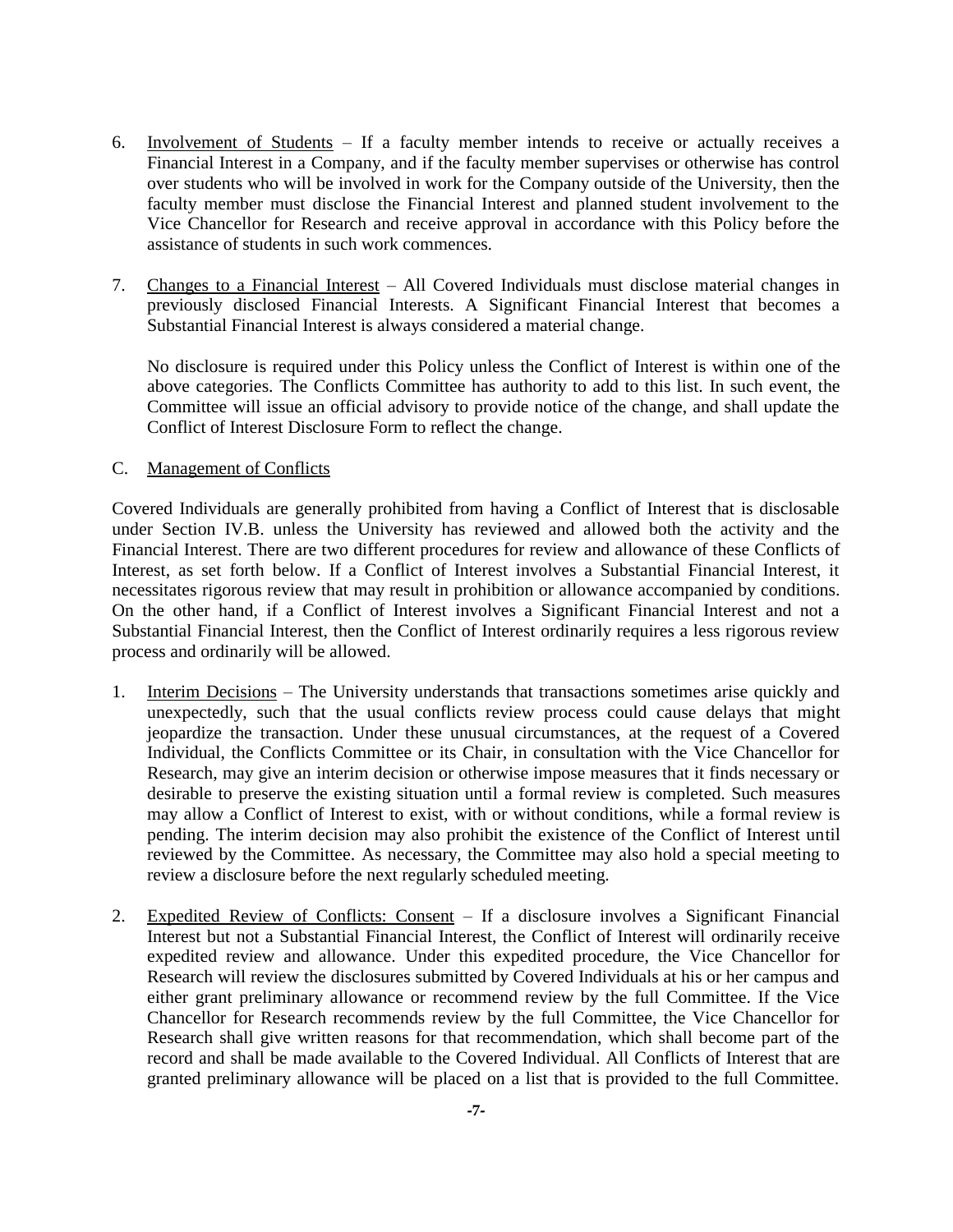The Chair or any Committee member may select disclosures on the list for review by the full Committee on the regular agenda; all disclosures not selected will be finally allowed in a single vote at the conclusion of the meeting. If a disclosure is selected for full review, the Chair shall give written reasons for that selection, which shall become part of the record and shall be made available to the Covered Individual. The Committee may establish conditions to manage certain categories of these Conflicts of Interest under special or unusual circumstances.

- 3. Full Review of Conflicts: Regular Agenda If a disclosure involves a Substantial Financial Interest, the Vice Chancellor for Research will forward the disclosure to the Chair for inclusion on a Committee meeting agenda. The Chair will also include on the meeting agenda any disclosures involving a Significant Financial Interest that have been selected by the Vice Chancellor for Research as appropriate for full review. The Conflicts Committee will regularly review and dispose of all such Conflicts of Interest as described in detail below, as expeditiously as possible.
	- a. Review of Conflicts The Conflicts Committee will formally review all conflicts disclosures that (i) involve a Substantial Financial Interest, (ii) involve a Significant Financial Interest and are recommended for full review by the Vice Chancellor for Research, or (iii) are selected by the Chair from the list of disclosures involving a Significant Financial Interest. In the case of a disclosure involving a Substantial Financial Interest, the Conflicts Committee will ordinarily permit such a Conflict of Interest to exist only under certain conditions, which are intended to minimize any harm that could result from the Conflict of Interest.
	- b. Disposition of Conflicts After completing the formal review, the Conflicts Committee may decide upon one or more of the following dispositions:
		- (1) Allow a Conflict of Interest because the circumstances require no action;
		- (2) Allow a Conflict of Interest with conditions, such as:
			- public disclosure of the Financial Interest in publications describing the research results;
			- independent monitoring of the research;
			- modification of the research plan;
			- imposition of a holding period on the stock or other security in the case of a Financial Interest consisting of Equity, which will minimize the appearance of influence on the outcome of the research;
		- (3) Prohibit a Conflict of Interest with compliance steps to remove the conflict, such as:
			- divestiture of the Financial Interest in
			- disqualification of the Covered Individual from the research; or
		- (4) Postpone consideration of the matter pending further information or investigation.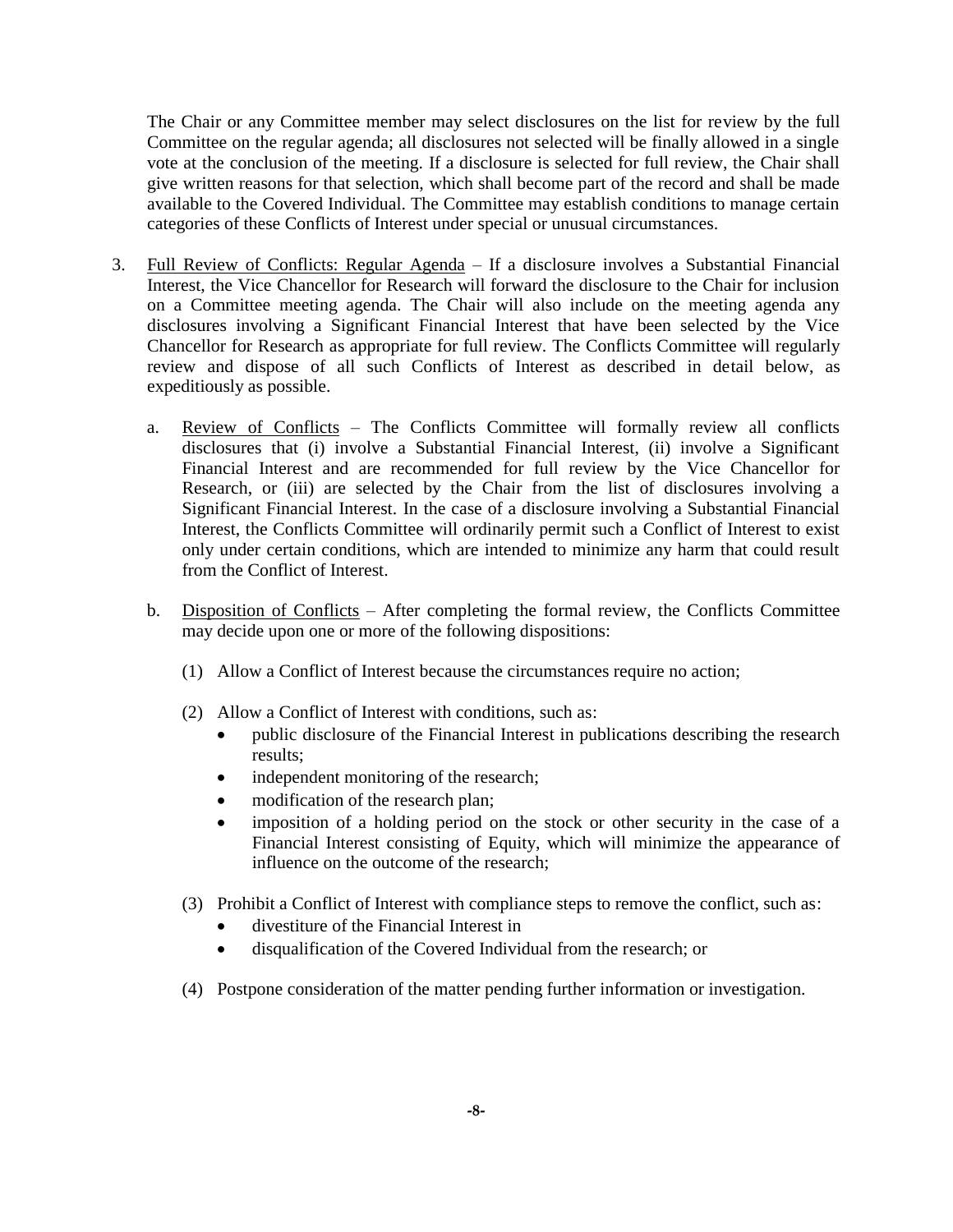4. Time Periods for Decisions. At the request of a Covered Individual, and under circumstances in which an urgent decision is required, the Chair shall render an interim decision (which may result in prohibition) within thirty days after receiving a complete and accurate disclosure of the Conflict of Interest. This decision will remain in effect until the Conflicts Committee renders a decision. In all other cases, the Conflicts Committee will ordinarily render a decision not later than ninety days after receiving a complete and accurate disclosure of the Conflict of Interest. The Conflicts Committee will use every effort to render a decision earlier than this ninety-day deadline. In appropriate circumstances, the Committee may hold a special meeting to make a decision prior to the next regularly scheduled meeting. The University strongly recommends that Covered Individuals begin the conflicts approval process at the first step of any transaction so that the review process will be completed before the transaction is completed. This will ensure that transactions will not be delayed while the conflicts review process occurs.

#### **V. PUBLIC STATEMENTS**

A number of problems my be posed when statements are made by scientists about research before the research has been publicized in scholarly journals or symposia, when the scientist has a Financial Interest in a Company that stands to benefit from the research. In order to avoid any such occurrences at the University, all Covered Individuals who perform or direct research for a Company in which they have a Financial Interest must refrain from making public statements about the results of any research relating to that disclosure prior to (i) publication of the results in a recognized scholarly journal or (ii) presentation of the results at a recognized scholarly meeting. The Vice Chancellor for Research may make exceptions to this rule in appropriate cases. This restriction applies whether or not the University allows an activity that presents a Conflict of Interest to continue after review.

## **VI. APPEALS**

Any Covered Individual may appeal an initial decision of the Committee by requesting a rehearing of the matter. The rehearing shall occur at the next regularly scheduled meeting of the Conflicts Committee. At the rehearing, the Covered Individual may personally appear before the Committee and shall have the right to be accompanied by counsel or a union representative. The Committee shall establish written procedures for the conduct of re-hearings. The Committee shall issue a reconsidered decision promptly after the conclusion of the rehearing.

If a Covered Individual who is a faculty member continues to disagree with the reconsidered decision of the Committee, the faculty member may request an advisory opinion from an ad hoc faculty committee composed of three members appointed by the Chancellor for that campus and three members appointed by the Faculty Senate. The faculty member and the Vice Chancellor for Research (on behalf of the Conflicts Committee) will each present their views to the ad hoc committee. The committee will adopt an opinion by vote of a majority of its members. In the event of a deadlock, the committee may adopt two opinions. The committee will transmit its written opinion to the faculty member and the Vice Chancellor for Research (who shall relay the decision to the Conflicts Committee). The Conflicts Committee shall consider the opinion of the ad hoc committee at its next regularly scheduled meeting, and may either reaffirm or change its decision.

Any Covered Individual may make a final appeal to the President. The President shall review the documentary record of the decision and, at the discretion of the President, may meet with the